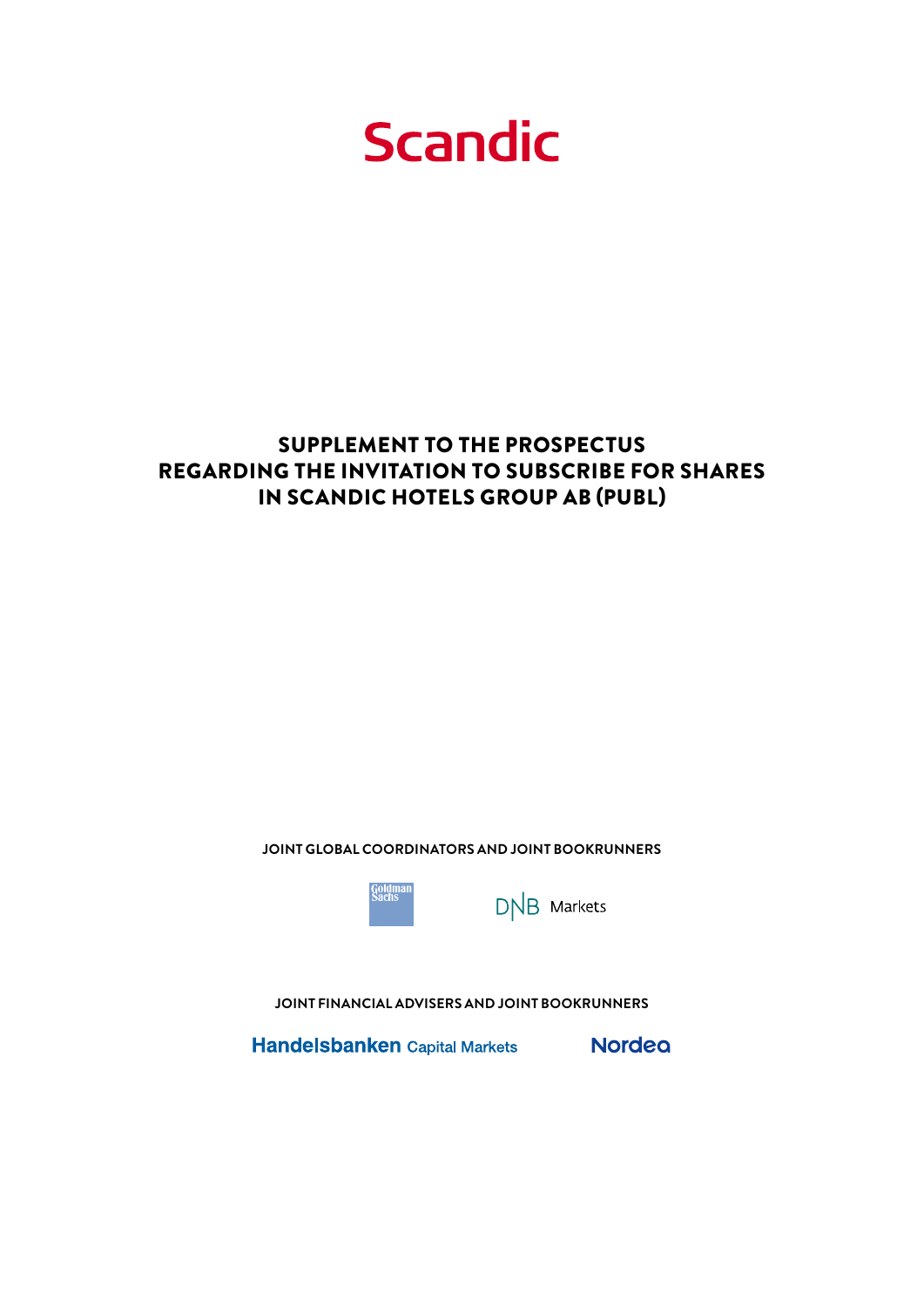# SUPPLEMENT TO PROSPECTUS

This document (the "Supplement") has been prepared by Scandic Hotels Group AB (publ), registration number 556703-1702, ("Scandic" or the "Company") and constitutes a supplement to the prospectus regarding the invitation to subscribe for shares in Scandic, which was approved by the Swedish Financial Supervisory Authority (Sw. *Finansinspektionen*) (the "SFSA") on 1 June 2020 (SFSA's registration number 20-10289) (the "Prospectus"). The Supplement forms a part of, and must be read together with, the Prospectus. The definitions in the Prospectus apply to the Supplement as well.

The Supplement has been prepared by reason of Scandic on 8 June 2020, through a press release, publishing information concerning Scandic's occupancy and booking levels. The press release is available on Scandic's website, https://www.scandichotelsgroup.com.

The Supplement has been prepared in accordance with article 23 under Regulation (EU) 2017/1129 of the European Parliament and of the Council Regulation (the "Prospectus Regulation") and was approved by the SFSA on 10 June 2020 (SFSA's registration number 20-13770).

Investors who before the publication of this Supplement have applied for, or in any other manner consented to, subscription of shares in the Rights Issue have, in accordance with article 23 of the Prospectus Regulation, the right to withdraw their application or consent within two working days from the publication of the Supplement, meaning up to and including 12 June 2020. A withdrawal shall be made in writing to Handelsbanken Capital Markets, Emission, SE-106 70 Stockholm, Sweden, or by e-mail to emissionsavdelningen@handelsbanken.se. Investors who have applied for subscription of shares through a nominee shall contact their nominee regarding any withdrawal. Applications that are not withdrawn within the prescribed time will remain binding and no measure is required for investors wishing to withhold their subscription of shares. The Prospectus and the Supplement is available at www.scandichotelsgroup.com and www.handelsbanken.se/prospekt. For complete terms and other information regarding the Rights Issue, please refer to the Prospectus.

The subscription rights and the new shares have not been and will not be registered under the United States Securities Act of 1933 (the "Securities Act"), or with the securities regulatory authority of any state or other jurisdiction in the United States, and may not be offered, sold or otherwise transferred except pursuant to an exemption from, or in a transaction not subject to, the registration requirements of the Securities Act and in compliance with any applicable state law. Accordingly, the subscription rights are being issued and the new shares are being offered and sold in the Rights Issue (subject to the limited exceptions described under the section "*Selling and transfer restrictions*" in the Prospectus) and in the Global Offering only outside the United States pursuant to Regulation S under the Securities Act. No action has been taken by the Company, the Underwriters or the Joint Bookrunners which would permit a public offering of any subscription rights or new shares outside Sweden or distribution of this document in any jurisdiction where action for that purpose is required. The distribution of this Supplement and the offering and sale of the new shares in certain jurisdictions may be restricted by law. Persons into whose possession this Supplement comes are required by the Company, the Underwriters and the Joint Bookrunners to inform themselves about and to observe any such restrictions. This Supplement does not constitute an offer of, or an invitation to purchase, the new shares in any jurisdiction in which such offer or invitation would be unlawful. For a description of certain restrictions on the offer and sale and other transfers of the subscription rights and the new shares, see section "*Selling and transfer restrictions*" in the Prospectus.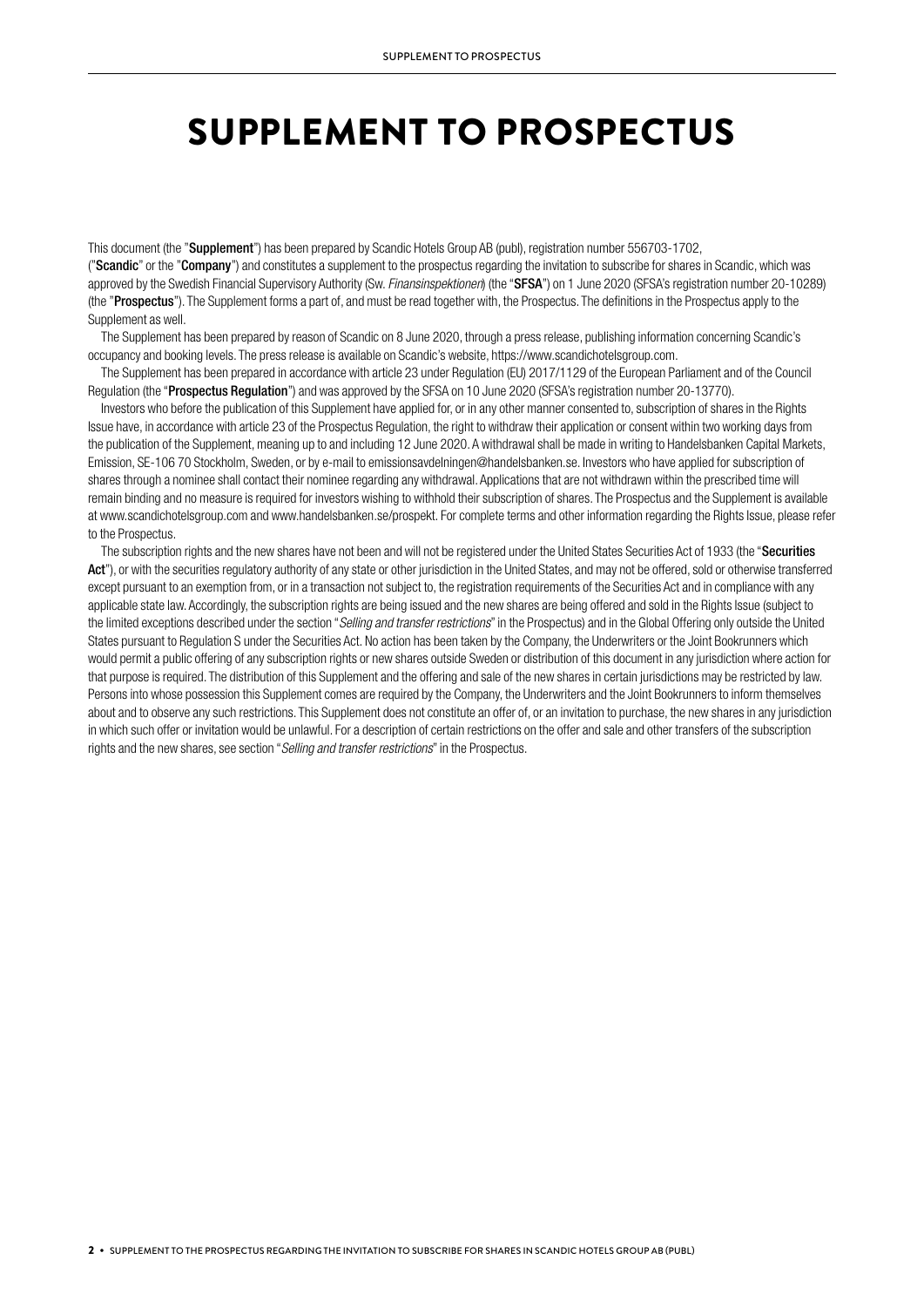## SUPPLEMENT TO CAPITAL STRUCTURE AND OTHER FINANCIAL INFORMATION

The section "*Capital structure and other financial information*" is supplemented with a new sub-section, "*Occupancy and booking levels as of 8 June 2020*", on page 52 in the Prospectus as set out below. In addition, "*Significant changes since 31 March 2020*" under the same section on page 52 in the Prospectus is supplemented by a new second last paragraph as set out below.

### **OCCUPANCY AND BOOKING LEVELS AS OF 8 JUNE 2020**

Booking and occupancy levels at Scandic's hotels are continuing to improve gradually from a record low level in mid-April 2020 in line with the Company's forecast in its interim report for the first quarter 2020 that was published on 20 May 2020. As announced earlier, Scandic is preparing additional cost-saving measures to enable profitability at lower occupancy levels than before.

Since mid-April 2020, there has been a gradual increase in average occupancy at Scandic's hotels. In general, activity levels have improved somewhat in part as a result of governments and authorities easing some of the restrictions that were introduced to reduce the spread of COVID-19. In May 2020, average occupancy at Scandic's hotels was 8 percent compared with a record low level of 6 percent in April 2020. Occupancy also continued to rise during the first week of June 2020.

Booking activity has also gradually improved since the middle of April 2020. The number of hotel bookings per week is now more than twice as high as a month ago. After the Swedish government announced on 4 June 2020 that the restrictions on domestic travel will be lifted, a clear increase in the number of bookings for the Swedish hotels was immediately noted.

For June 2020, Scandic continues to expect occupancy to increase a few percentage points compared with May 2020 and further improvement is expected once the holiday season starts as a result of domestic tourism.

At the beginning of May 2020, more than half of Scandic's hotels were temporarily closed. In Sweden and Poland, all hotels were open during the entire period and it is in these markets that activity levels have been highest. In Norway, Finland and Denmark, most hotels have been closed and until recently, all hotels in Germany were also closed. Scandic has as per 8 June 2020 started to open hotels again and at the end of June, about 220 hotels, or about 80 percent of the total portfolio, are expected to be operating. Additional hotel openings are planned during the summer and in principle, all Scandic hotels are expected to be open by the end of August 2020. The hotels' food and beverage and meeting operations, however, will be adapted to the current situation.

By the start of the second quarter 2020, Scandic had reduced cost levels excluding rent by approximately 70 percent as a result of COVID-19. This has been achieved by lowering variable costs, reducing staffing levels extensively and introducing measures to lower the general cost level. Additionally, the Company received State aid including support for furlough and covering fixed costs. Scandic is preparing further costsavings measures and among other things, the Company is evaluating fixed and guaranteed rental levels to find solutions together with the property owners that make it profitable to conduct hotel operations at lower occupancy levels than before.

Scandic confirms its previous forecast in the Company's interim report for the first quarter 2020 regarding an increase in occupancy of a few percentage points per month in May and June 2020 as well as continued improvement during the holiday period. Scandic expects the hotel market to continue to improve gradually during the second half-year and that net sales for 2020 will be more than halved compared with 2019.

#### **SIGNIFICANT CHANGES SINCE 31 MARCH 2020**

In April, Scandic's occupancy rate hit a record low of 6 percent. Both occupancy level and the booking trend have improved since mid-April 2020. From the end of May, the Group plan to gradually reopen more hotels. The Company expect a gradual increase in occupancy of a few percentage points per month in May and June 2020. During the summer 2020, Scandic expect further improvement as national tourism flows resume. That said, the level of uncertainty remains high and the Group is preparing for a slow recovery in demand with continued cost reductions and cash flow enhancing measures determining our success. For 2020, Scandic expect sales to be more than halved compared with 2019.

In 2021, the Company expects RevPAR to be 15–25 percent lower than in 2019. Combined with measures taken to cut costs and strengthen cash flow, this has resulted in a need for additional liquidity including a requisite safety margin, corresponding to an operational liquidity need of SEK 2,900 million in total until the end of 2021. The need is expected to be greatest in the first six months of 2021 due to the seasonal increase in working capital and the payment of deferred taxes and fees. In the end of April 2020, a solution to the liquidity needs was presented when the board of directors resolved on a SEK 1.750 million rights issue with preferential rights for shareholders and also entered into an agreement for a New Revolving Credit Facility of SEK 1,150 million. For more information on the Company's working capital needs, see the section "*Working capital statement*" above. Even if it is still highly uncertain how long COVID-19 will continue and how Scandic's business will be affected, it is highly likely that the measures described above, combined with continued good business practices regarding managing revenue, expenses and cash flow, will suffice to ensure liquidity and continuity both this year and the next.

On 8 June 2020, Scandic published information concerning Scandic's occupancy and booking levels as of the same date. Please refer to the section "*Occupancy and booking levels as of 8 June 2020*" above.

Apart from the above, no significant changes in Scandic's financial position or earnings have occurred since 31 March 2020.